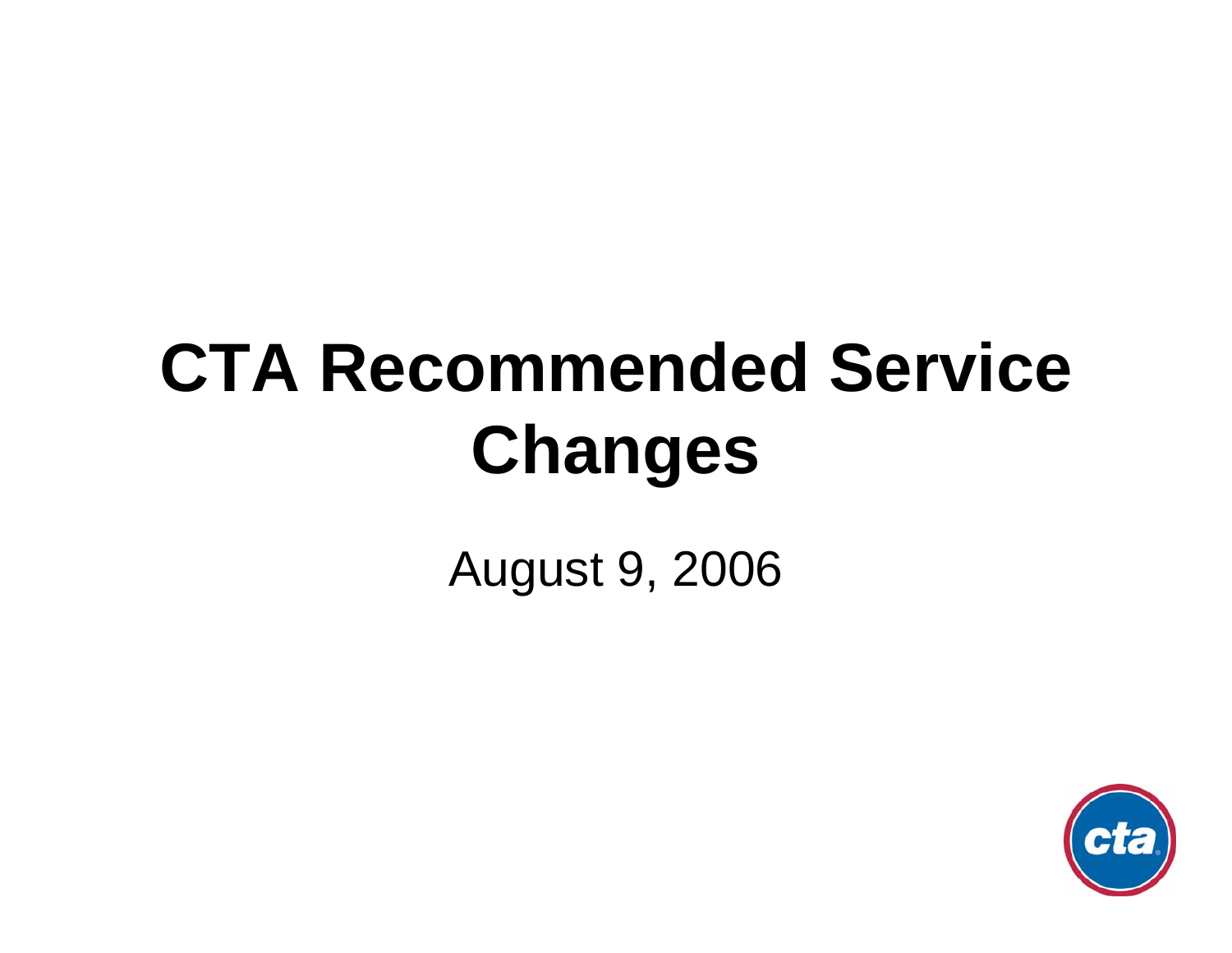# University of Chicago

- Staff recommends adopting a five-year subsidized agreement with the University of Chicago that would expire in August 2011.
- The agreement includes operating four existing routes, one new route and the consolidation of the University of Chicago Hospital route and management services.
- Staff recommends 180-day experiment to the modified bus routes.

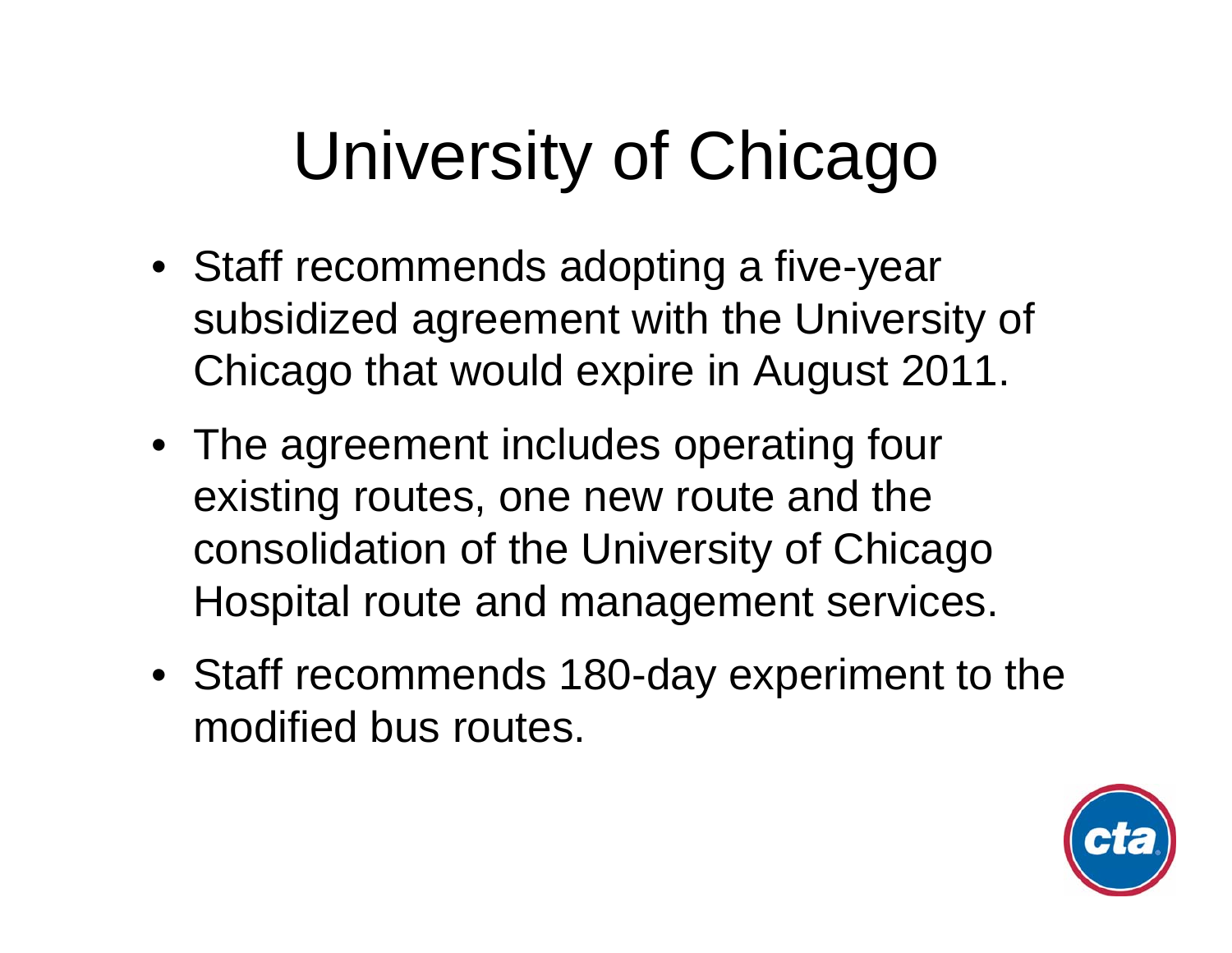# University of Chicago Services

- #170 U of C Midway
- #171 U of C Hyde Park
- #172 U of C Kenwood
- #173 U of C Lakeview Express
- #174 U of C Garfield Stations (New)
- #192 University of Chicago Hospitals Express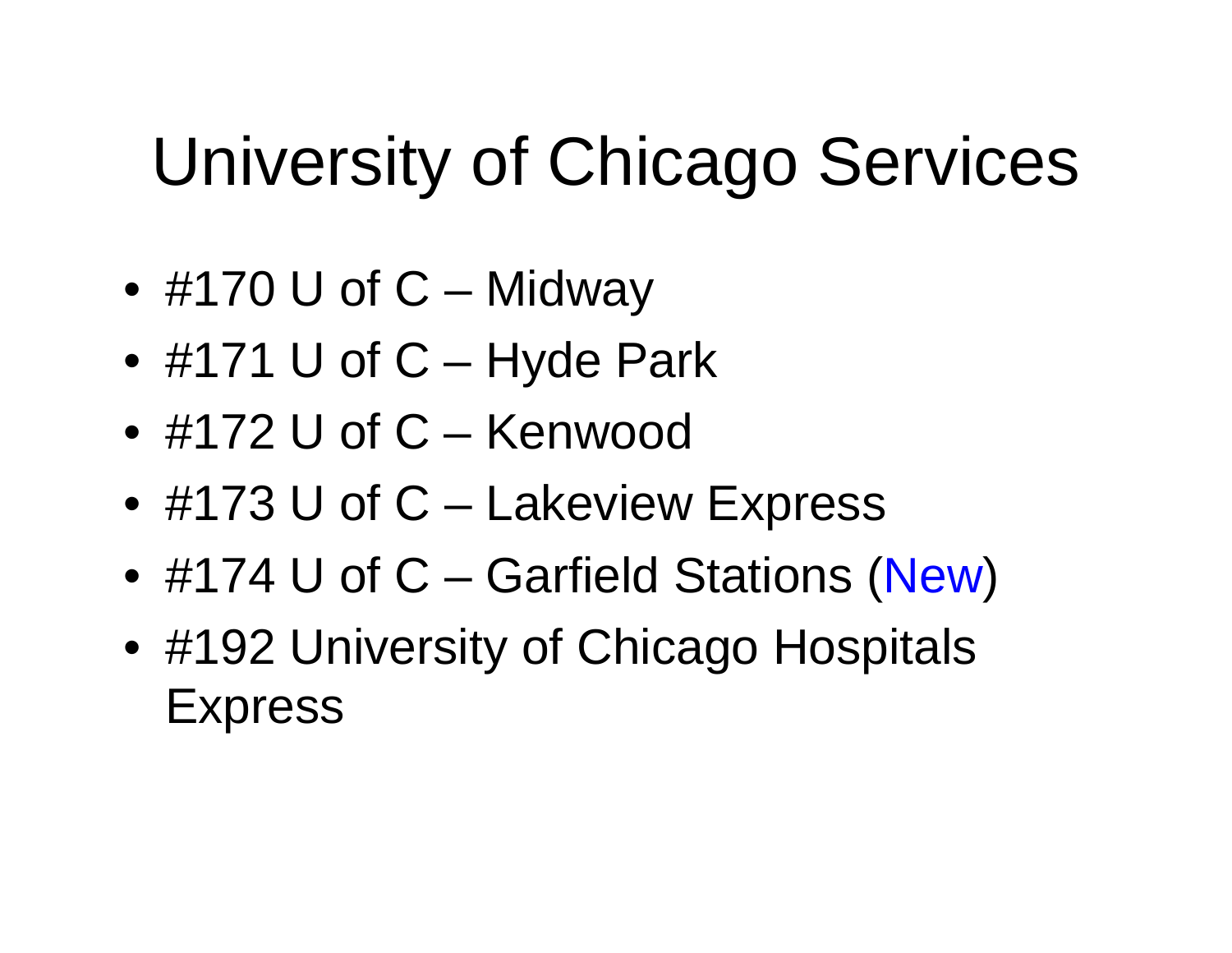# History of Service

- CTA entered into a 5-year agreement with the University of Chicago on September 18, 2000. This was extended for one year in August 2005 and expires August 2006.
- CTA provides management services and operation of four bus routes in the University campuses (Hyde Park and Gleacher Business Center).
- CTA entered in to a 5-year agreement with the University of Chicago *Hospitals* on January 2006 for the operation of one route (#192). This agreement would be consolidated with the recommended University of Chicago agreement.

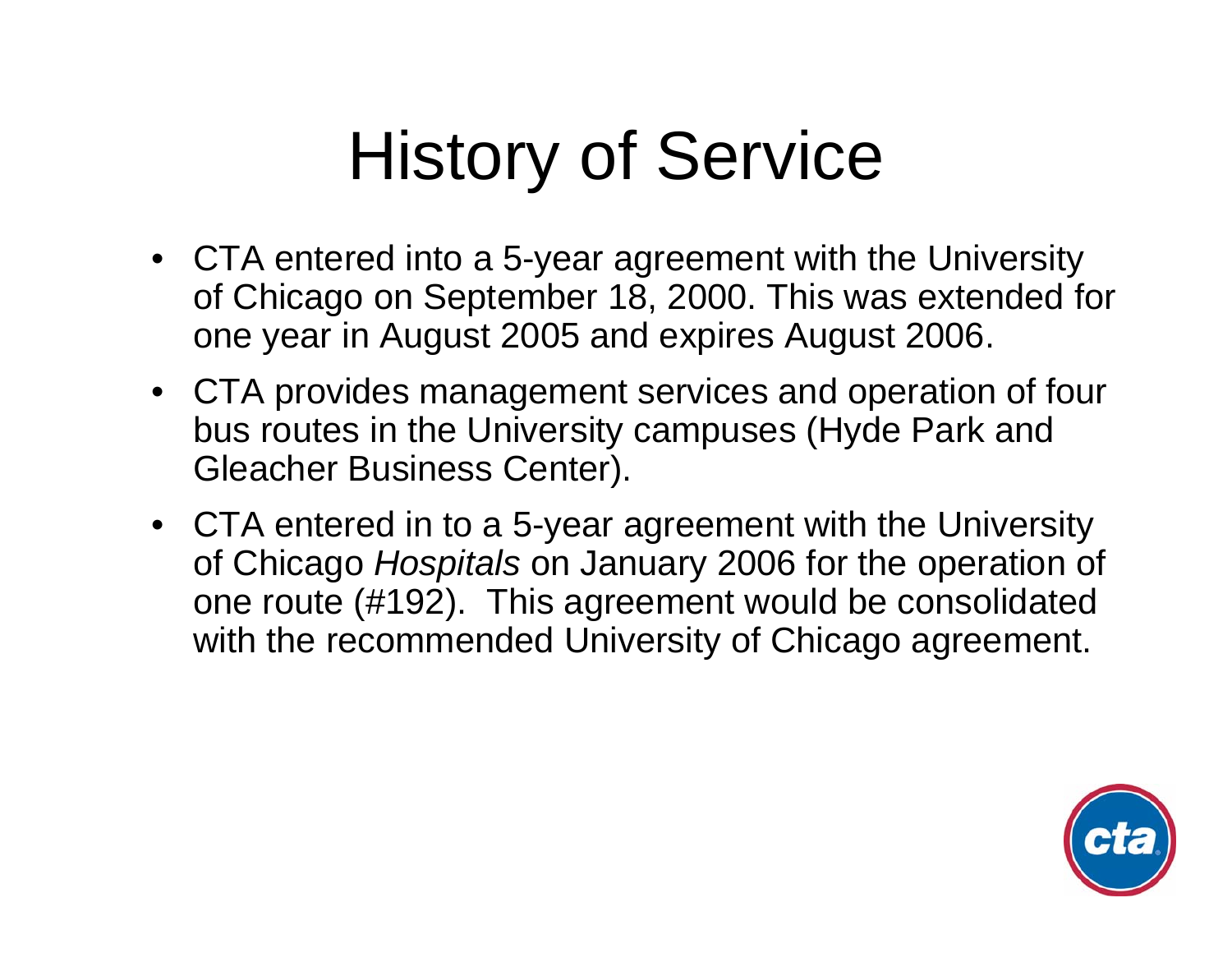# 30-Foot Optima Bus

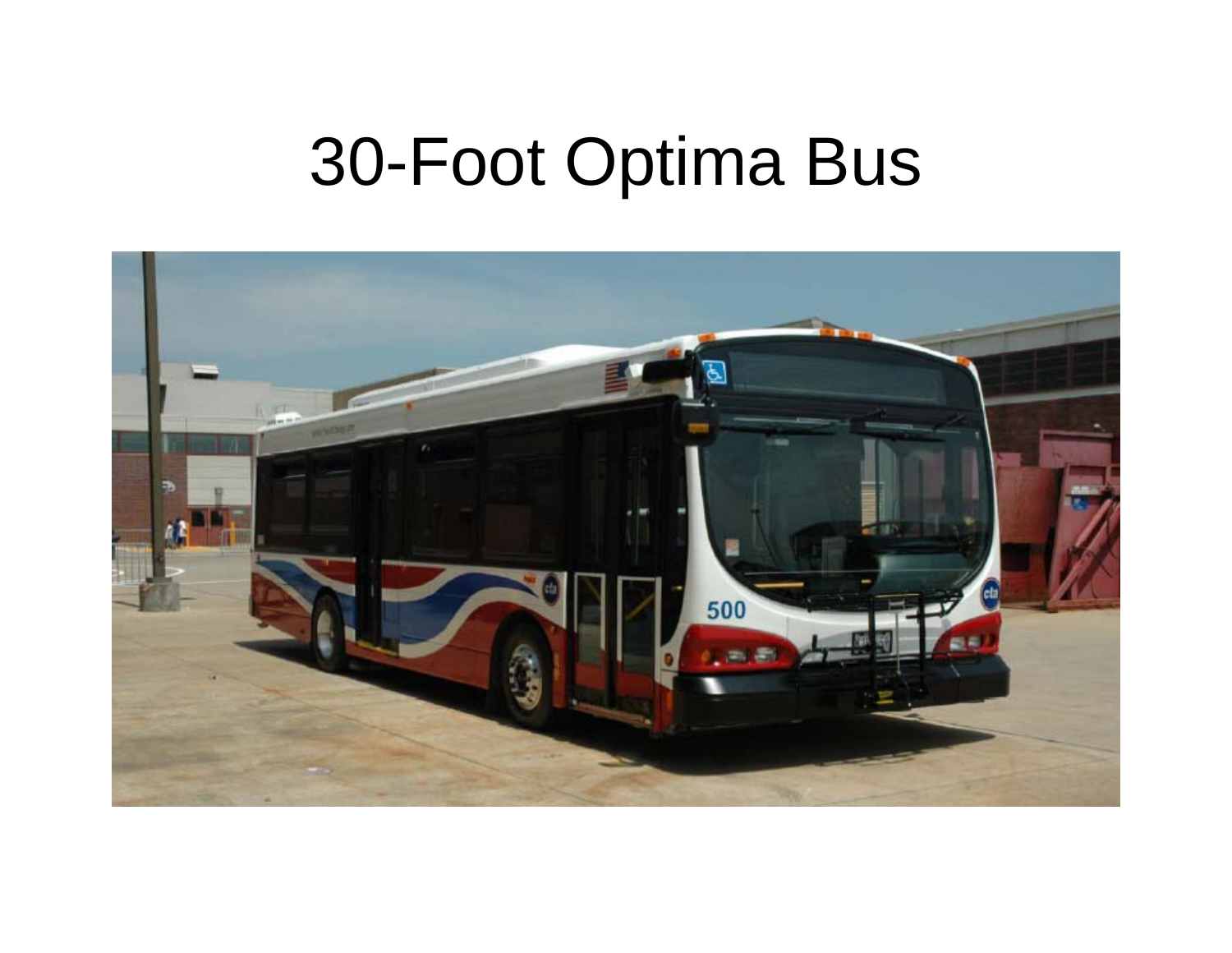# #170 U of C - Midway

#### **Before**



#### **After**



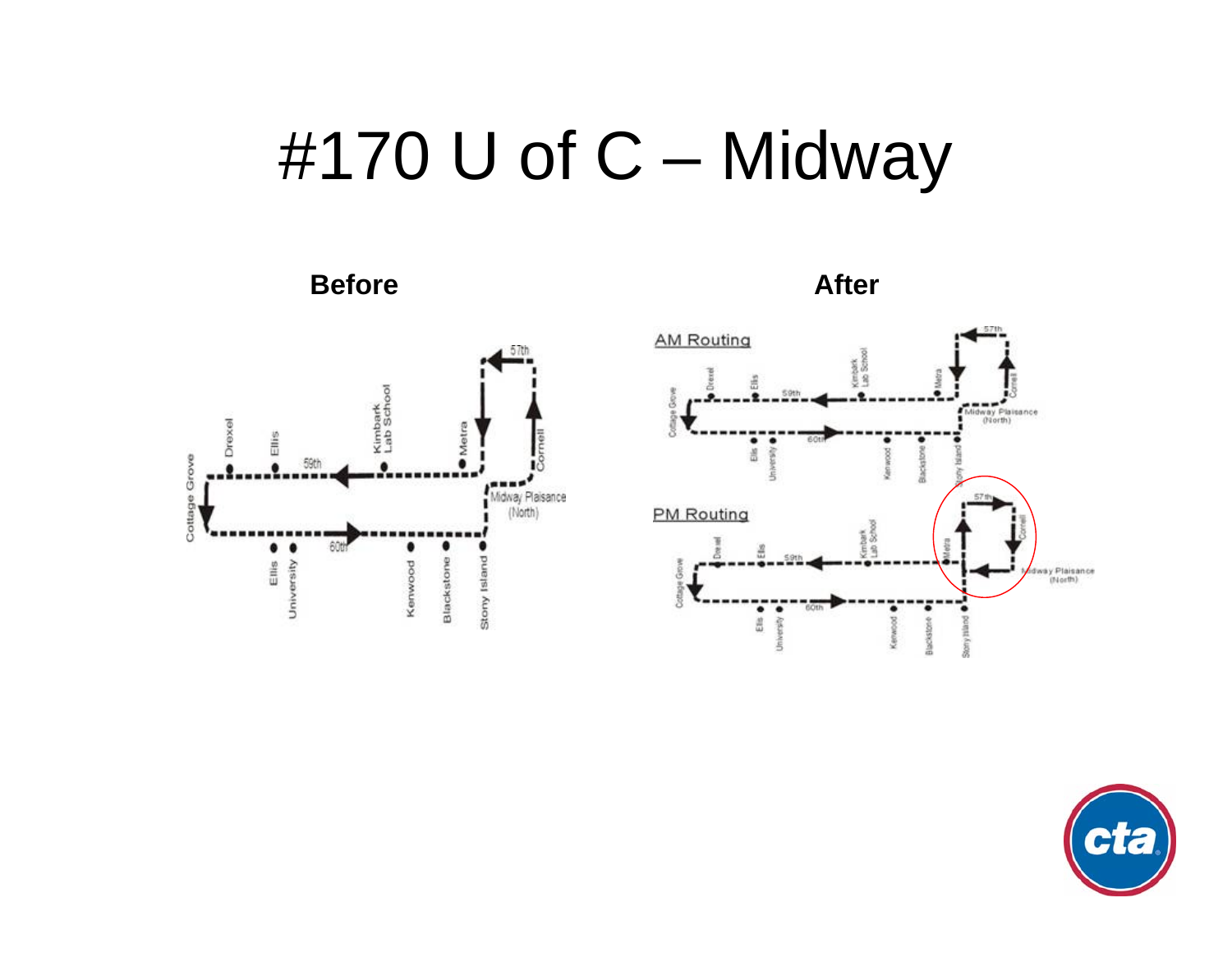# #171 U of C - Hyde Park

**Before** 

**After** 





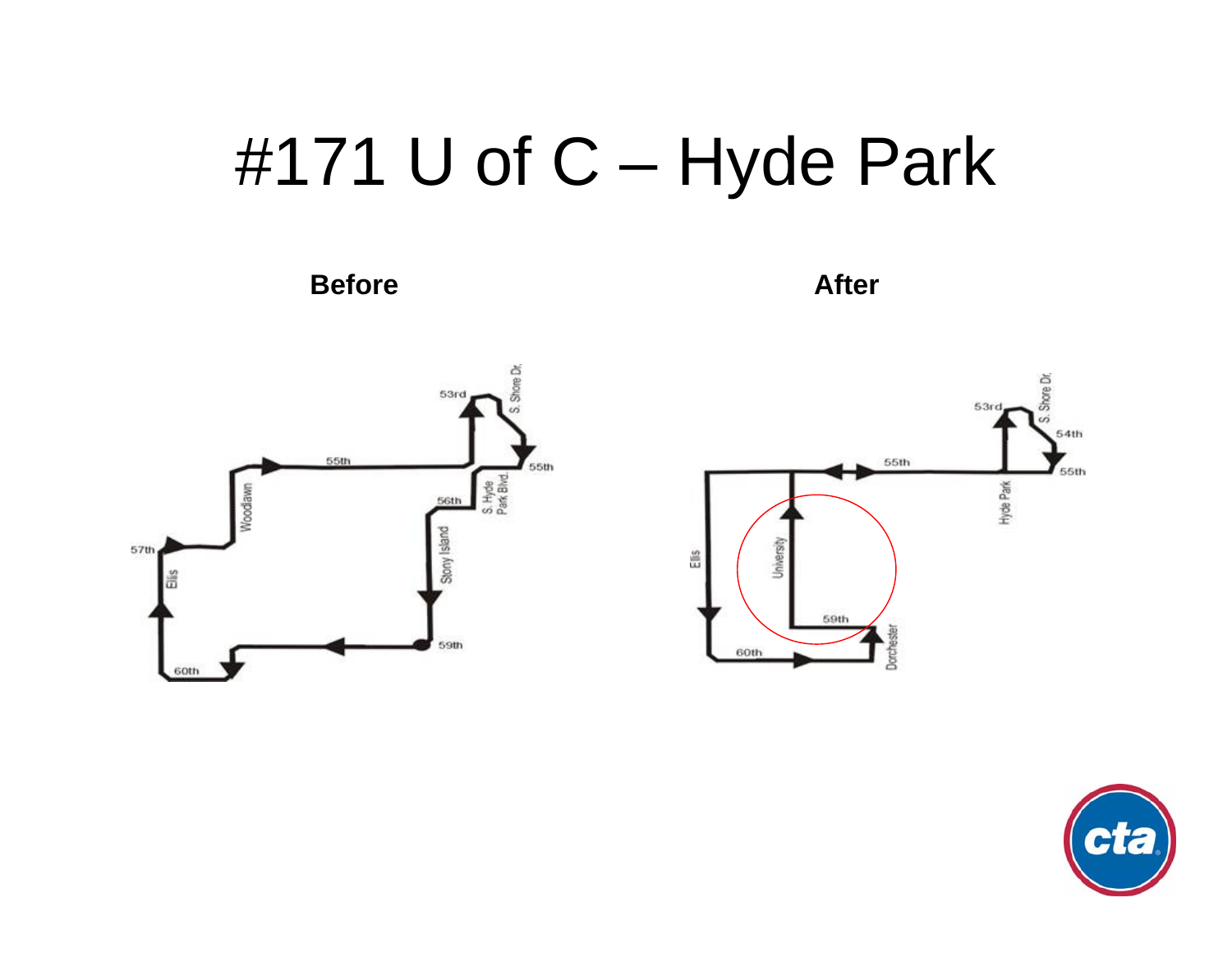## #172 U of C - Kenwood

#### **Before**

**After** 





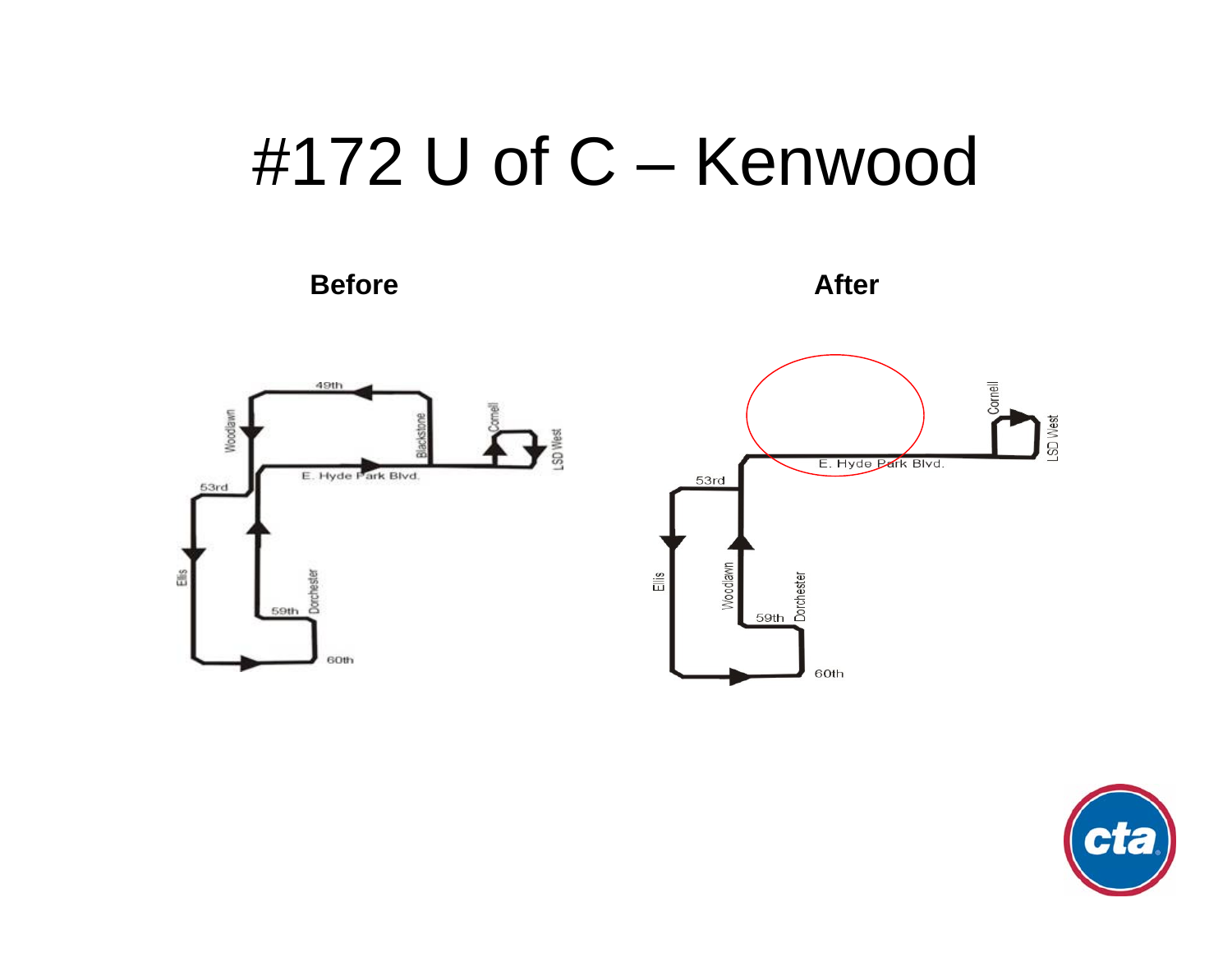### #173 U of C - Lake View Express



No change to routing.

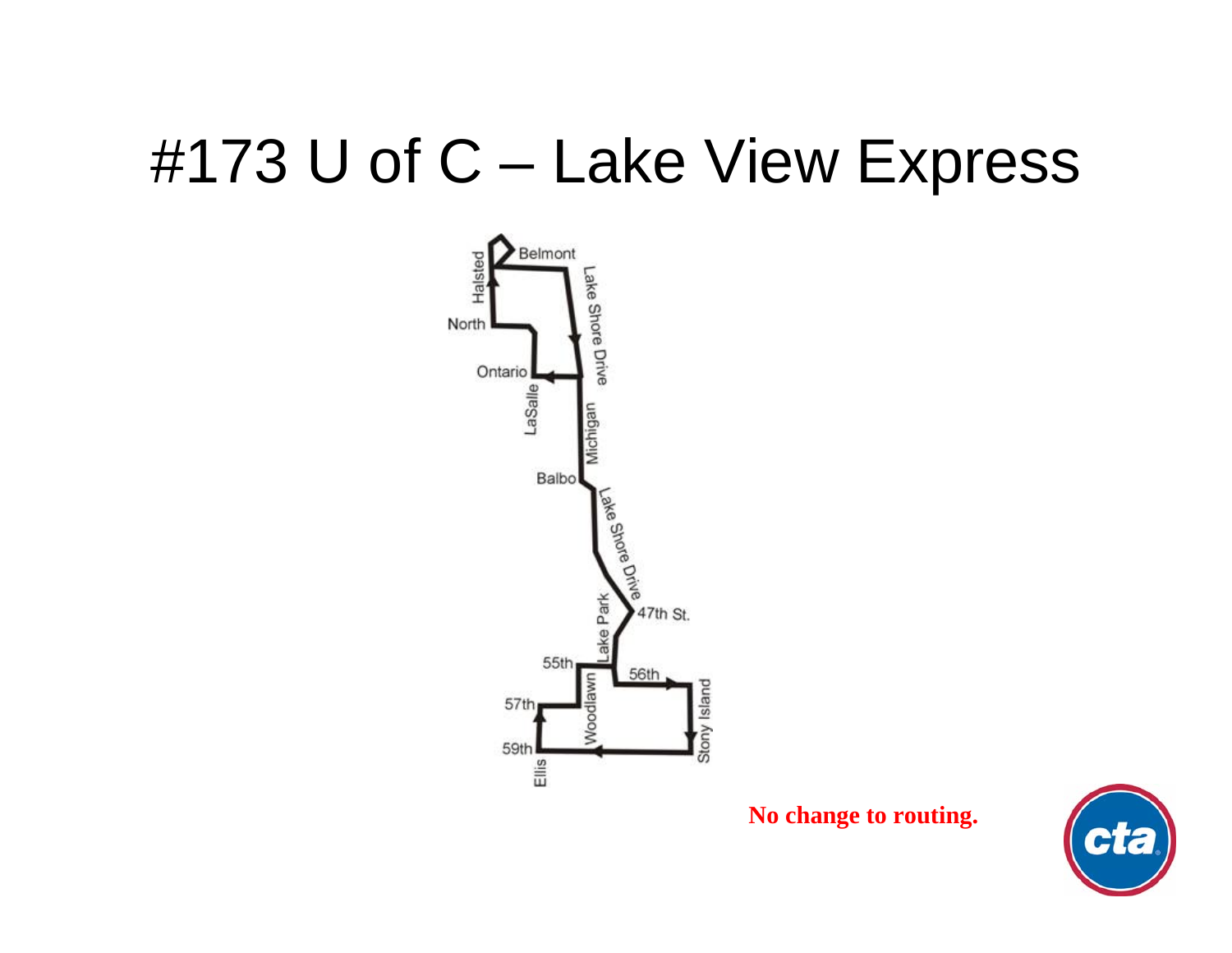## #174 U of C – Garfield Stations

**New Route**



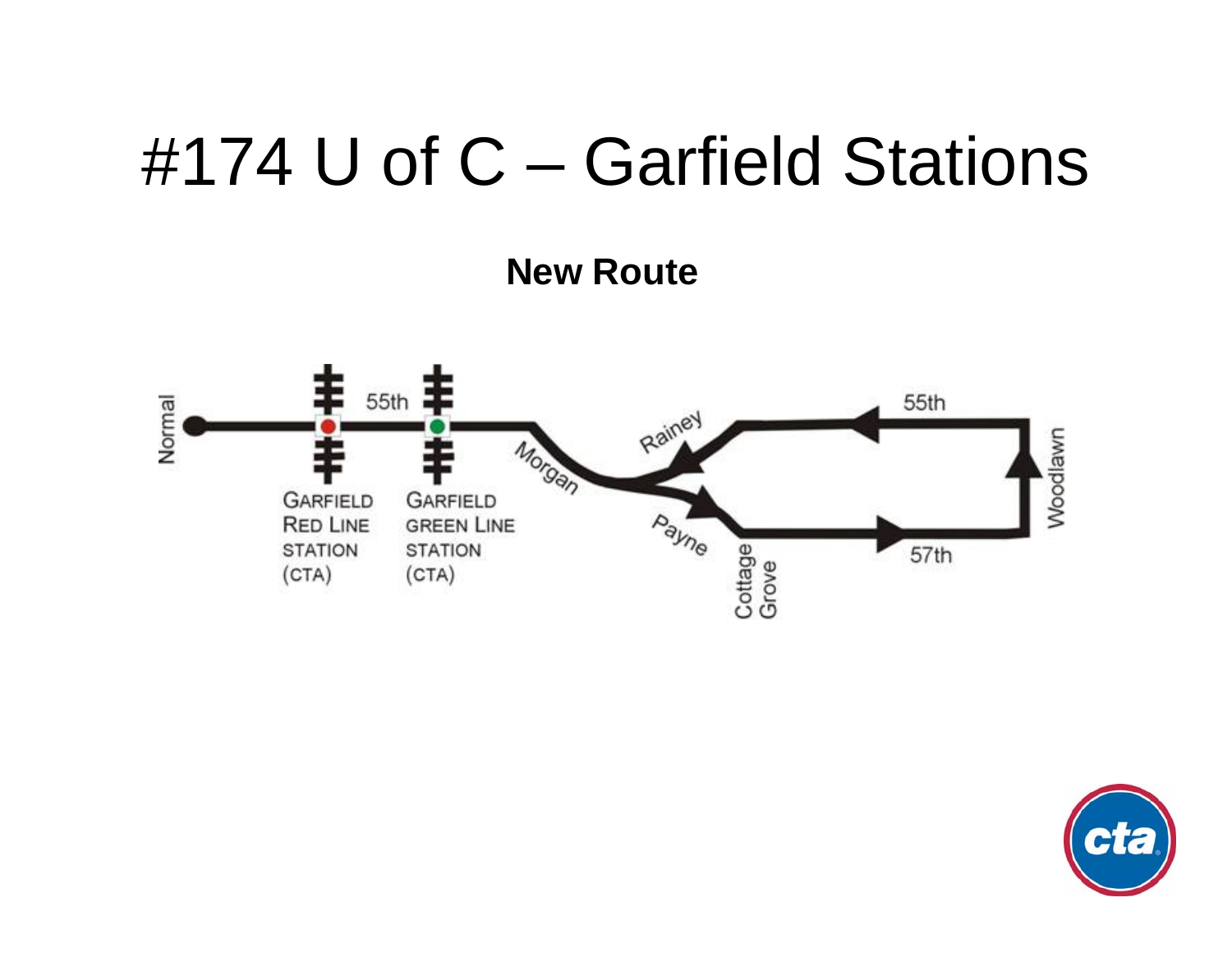### #192 University of Chicago Hospitals Express